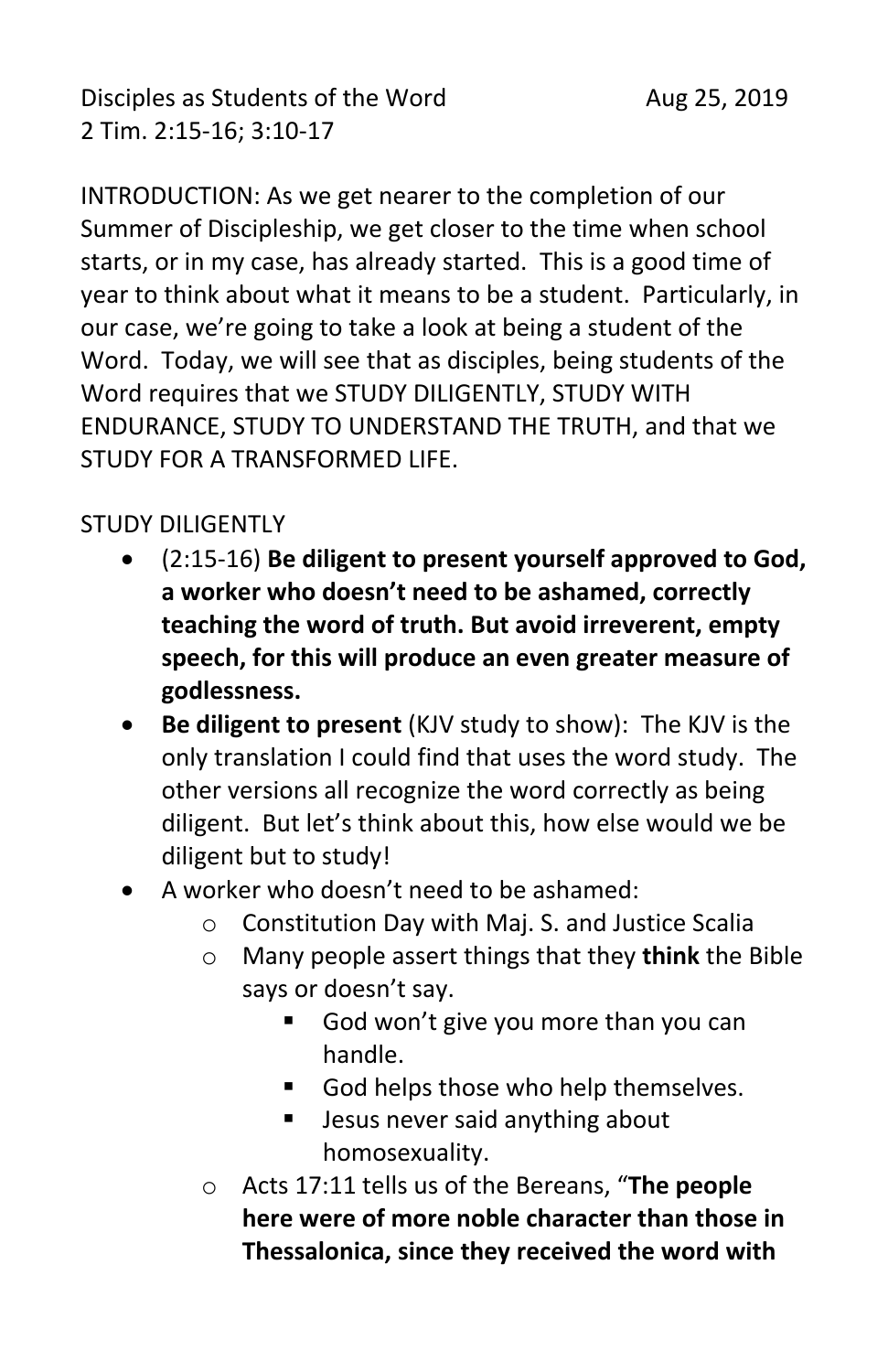# **eagerness and examined the Scriptures daily to see if these things were so.**"

- Correctly teaching the word of truth:
	- o Paul wrote to Timothy, a pastor
	- o The same principle applies here. If you are a believer, you need to be teaching someone the truth!
- **Avoid irreverent, empty speech**…
	- o The world is already overrun with godlessness. We do not need to add to it.
- Never assume that there's a part of the Bible that you don't need. As J. Vernon McGee famously said, "It takes a whole Bible to make a whole Christian."
- We need to study the whole scripture diligently, but we also need to study it with endurance!

# STUDY WITH ENDURANCE

- (3:10-11) **But you have followed my teaching, conduct, purpose, faith, patience, love, and endurance, along with the persecutions and sufferings that came to me in Antioch, Iconium, and Lystra. What persecutions I endured! Yet the Lord rescued me from them all**.
- Timothy had been on mission with Paul, and Paul was the one who left him in charge in Ephesus. He had plenty of opportunity to observe Paul's character and conduct.
- He had also observed how often Paul had been persecuted, and yet continued faithfully.
- He had to rely on the Lord to get him through these situations.
	- o If his faith hadn't been so strong, surely he would have renounced his faith.
- (3:12) **In fact, all those who want to live a godly life in Christ Jesus will be persecuted**.
	- o If anyone ever tries to sell you a prosperity gospel, refer them to this passage.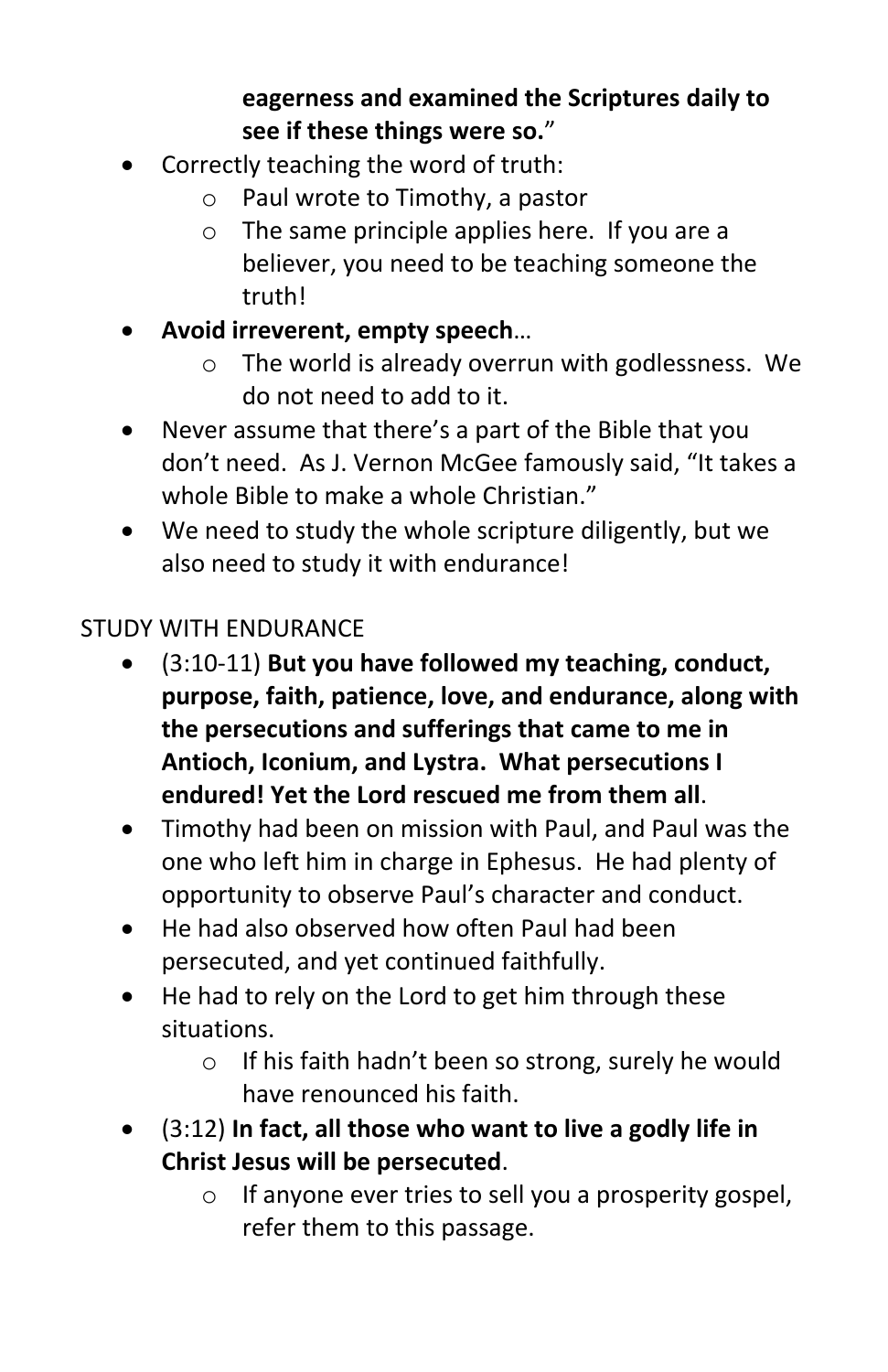- o Jesus did not die on a cross to make your earthly life easier. The world hated Him, it hates you too.
- o It takes endurance to live your life in light of this fact.
- This is part of why studying the scripture is so important. Without knowledge of the promises of God, you will not have the strength to make it through the hard times. But of course studying the scripture is also important in order to understand the truth.

### STUDY TO UNDERSTAND THE TRUTH

- (3:13) **Evil people and impostors will become worse, deceiving and being deceived**.
	- o As true as this was in Paul and Timothy's day, with false teachers teaching false doctrines, it is equally true today.
		- Prosperity Gospels
		- People, even in churches celebrating all sorts of sin.
	- o (Rom. 1:31) **Although they know full well God's just sentence—that those who practice such things deserve to die—they not only do them but even applaud others who practice them.**
	- o Note the reference to deceiving and being deceived. People are deluding themselves into this lie that almost everyone goes to heaven!
- (3:14-15) **But as for you, continue in what you have learned and firmly believed. You know those who taught you, and you know that from childhood you have known the sacred Scriptures, which are able to give you wisdom for salvation through faith in Christ Jesus**.
	- o Continue: Timothy had the benefit of right teaching. It's much easier to continue in right teaching than to overcome wrong teaching.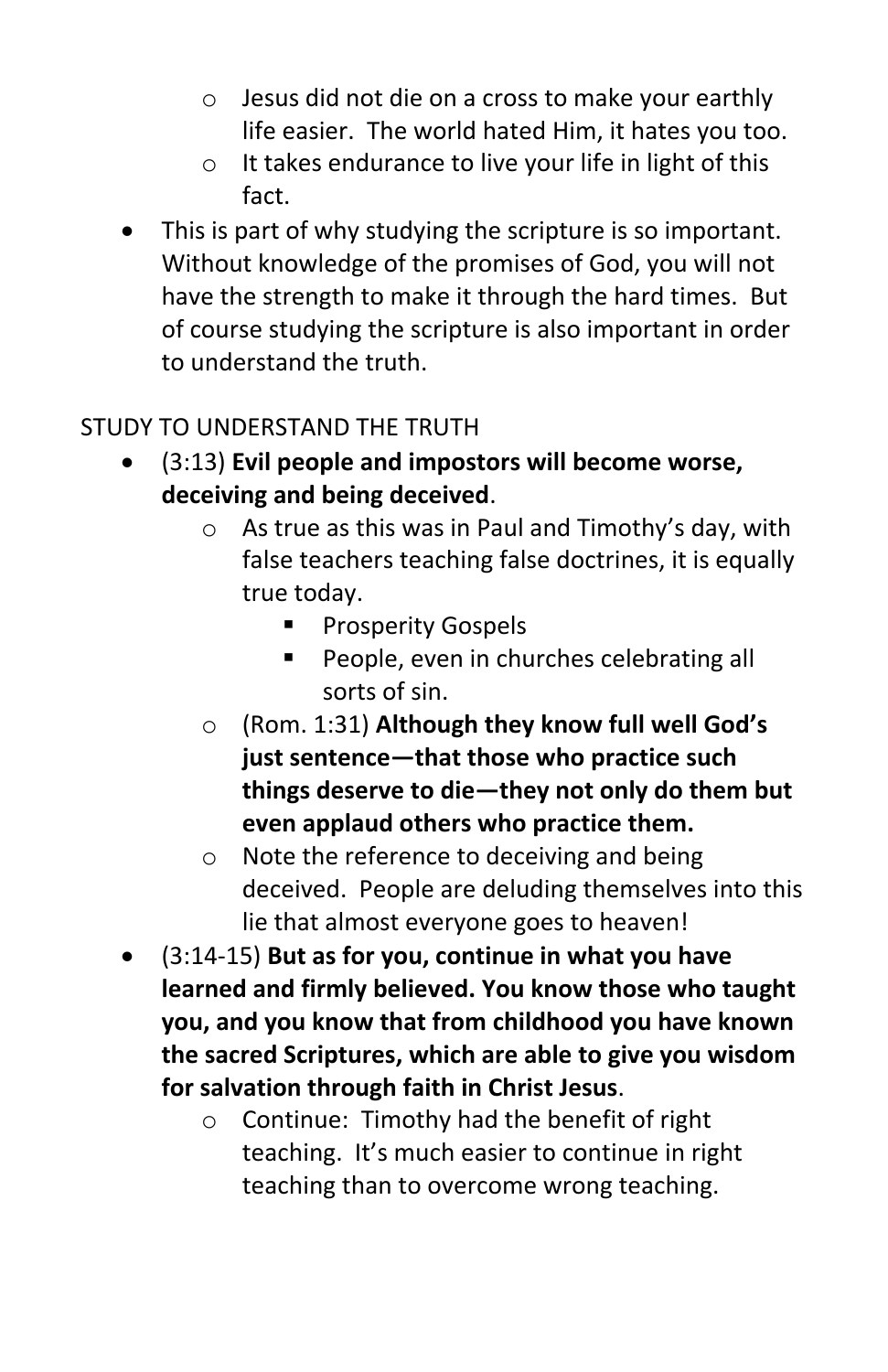- o Learned and firmly believed: You can, and must teach your children right, but it comes up to them to have their own faith!
- o Who taught you from childhood: Grandmother Lois and mother Eunice.
- o The sacred scriptures: The OT was what they had, and they recognized them as Holy.
- o Which are able to give you wisdom for salvation through faith in Christ Jesus.
	- All of scripture points to Jesus, and God's redemptive plan for creation.
- If you claim to be a believer, but yet don't take time in the scripture to know more about your salvation, there is a problem. Salvation is not about "fire insurance" but is instead about a transformed life. We must study for that transformed life.

# STUDY FOR A TRANSFORMED LIFE

- (3:16-17) **All Scripture is inspired by God, and is profitable for teaching, for rebuking, for correcting, for training in righteousness, so that the man of God may be complete, equipped for every good work**.
	- o All scripture is inspired by God.
		- God-breathed!
	- o Is profitable so that you may be complete, equipped for every good work. It does this in four ways.
	- o Teaching: As it extends to lifestyle applications.
	- o Rebuking: Proof or conviction. Scripture provides the proof of our sinfulness and convicts us of our sins.
	- o Correcting: Restoring to its proper condition.
	- o Training in righteousness: Refers to how one would train a child.